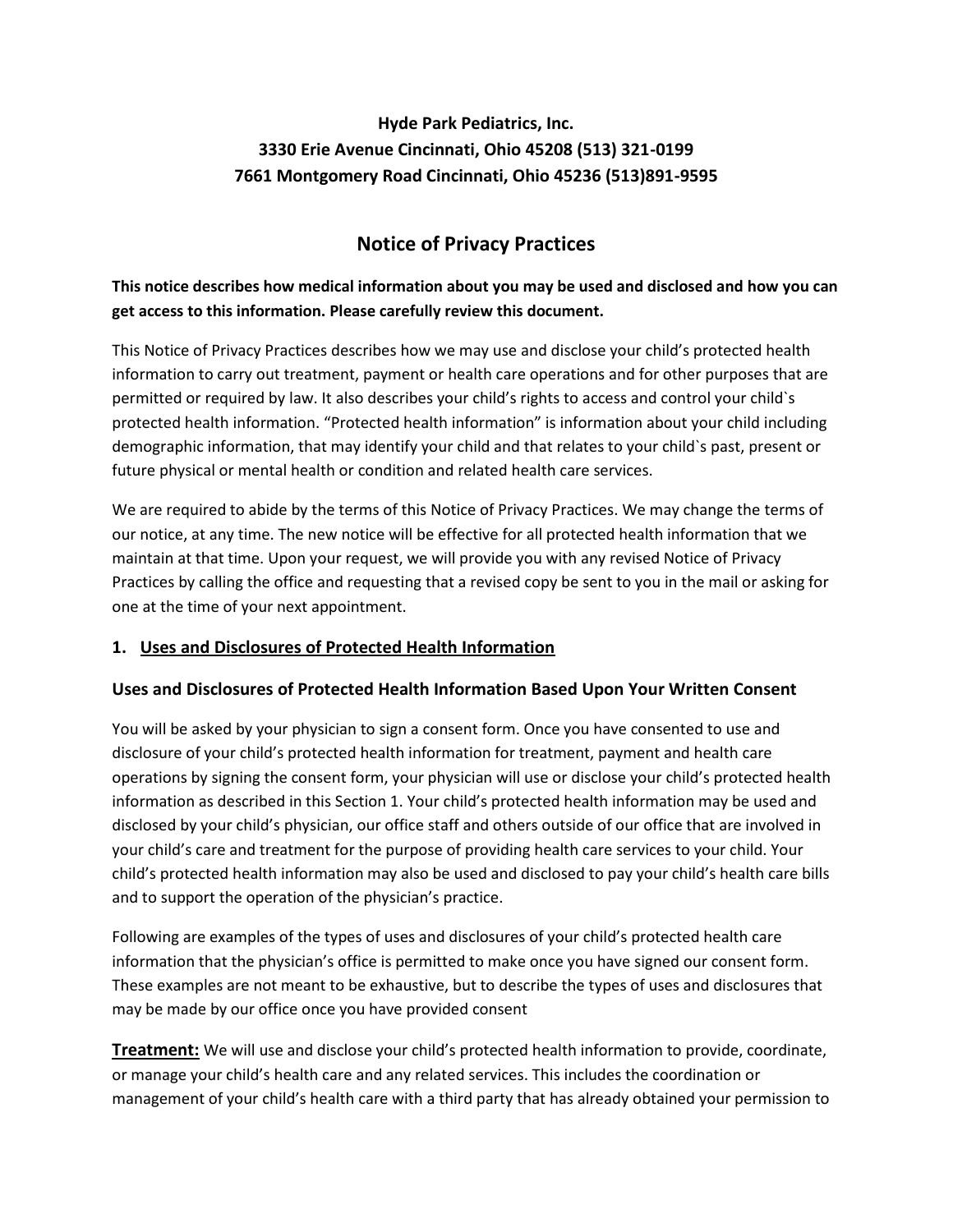have access to your child's protected health information. For example, we would disclose your protected health information, as necessary, to a home health agency that provides care to your child. We will also disclose protected health information to other physicians who may be treating your child when we have the necessary permission from you to disclose your child's protected health information. For example, your child's protected health information may be provided to a physician to whom your child has been referred to ensure that the physician has the necessary information to diagnose or treat your child.

In addition, we may disclose your child's protected health information from time-to-time to another physician or health care provider (e.g., a specialist or laboratory) who, at the request of your child's physician, becomes involved in your child's care by providing assistance with your child's health care diagnosis or treatment to your child's physician.

**Payment:** Your child's protected health information will be used, as needed, to obtain payment for your child's health care services. This may include certain activities that your health insurance plan may undertake before it approves or pays for the health care services we recommend for your child such as; making a determination of eligibility or coverage for insurance benefits, reviewing services provided to your child for medical necessity, and undertaking utilization review activities. For example, obtaining approval for a hospital stay may require that your child's relevant protected health information be disclosed to the health plan to obtain approval for the hospital admission.

**Healthcare Operations:** We may use or disclose, as-needed, your child's protected health information in order to support the business activities of your child's physician's practice. These activities include, but are not limited to, quality assessment activities, employee review activities, training of medical students, licensing, marketing and fundraising activities, and conducting or arranging for other business activities.

For example, we may disclose your child's protected health information to medical school students that see patients at our office. In addition, we may use a sign-in sheet at the registration desk where you will be asked to sign your child's name and indicate you child's physician. We may also call your child by name in the waiting room when your child's physician is ready to see him/her. We may also disclose your child's protected health information, as necessary, to contact you to remind you of your child's appointment.

We will share your child's protected health information with third party "business associates" that perform various activities (e.g., billing, transcription services) for the practice. Whenever an arrangement between our office and a business associate involves the use or disclosure of your child's protected health information, we will have a written contract that contains terms that will protect the privacy of your child's protected health information.

We may use or disclose your child's protected health information, as necessary, to provide you with information about treatment alternatives or other health-related benefits and services that may be of interest to you. We may also use and disclose your child's protected health information for other marketing activities. For example, your name and address may be used to send you a newsletter about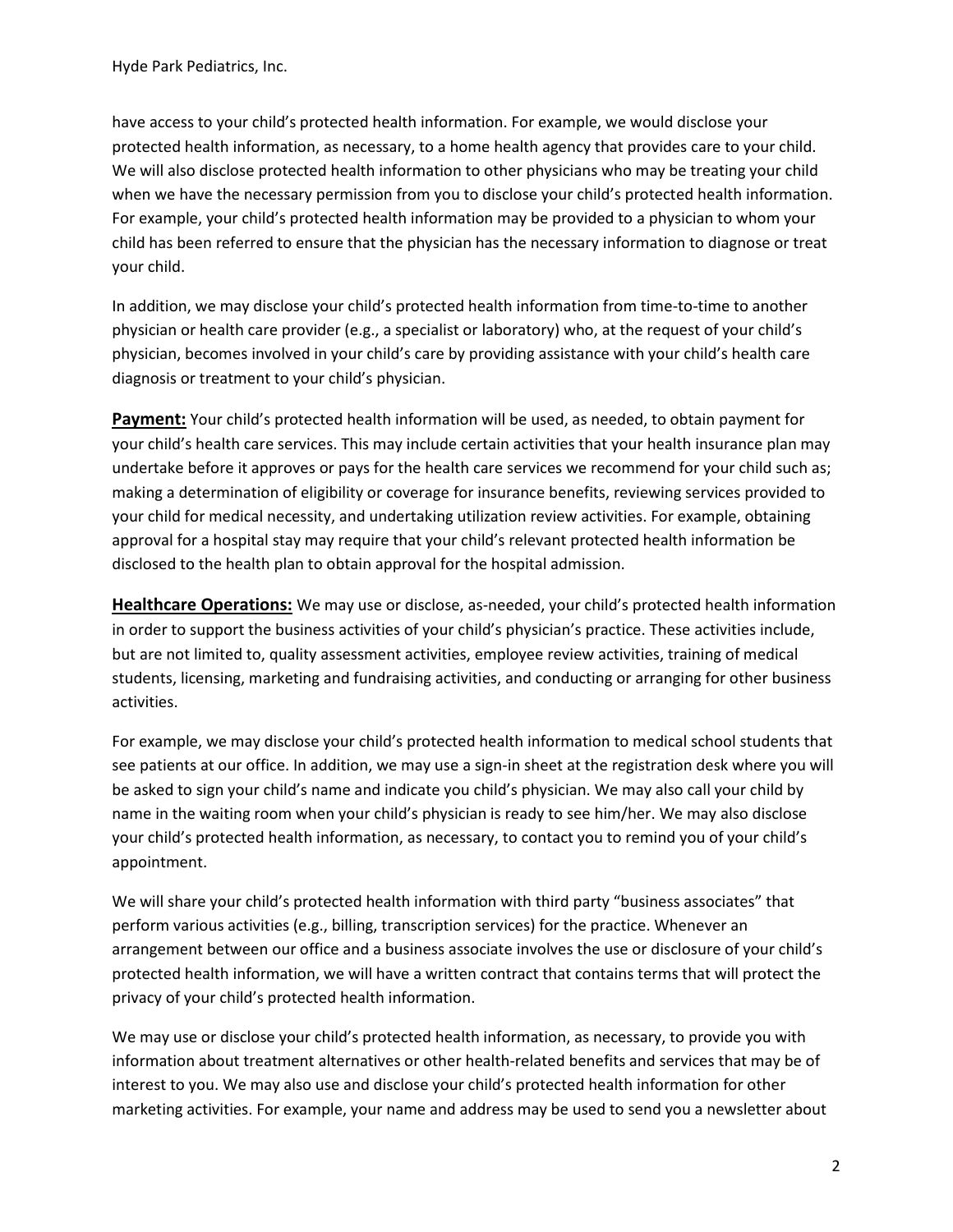our practice and the services we offer. We may also send you information about products or services that we believe may be beneficial to you and your child. You may contact our Privacy Contact to request that these materials not be sent to you.

### **Uses and Disclosures of Protected Health Information Based upon Your Written Authorization**

Other uses and disclosures of your child's protected health information will be made only with your written authorization, unless otherwise permitted or required by law as described below. You may revoke this authorization, at any time, in writing, except to the extent that your child's physician or the physician's practice has taken an action in reliance on the use or disclosure indicated in the authorization.

# **Other Permitted and Required Uses and Disclosures That May Be Made With Your Consent, Authorization or Opportunity to Object**

We may use and disclose your child's protected health information in the following instances. You have the opportunity to agree or object to the use or disclosure of all or part of your child's protected health information. If you are not present or able to agree or object to the use or disclosure of the protected health information, then your child's physician may, using professional judgment, determine whether the disclosure is in your child's best interest. In this case, only the protected health information that is relevant to your child's health care will be disclosed.

**Others Involved in Your Child's Healthcare:** Unless you object, we may disclose to a member of your family, a relative, a close friend or any other person you identify, your child's protected health information that directly relates to that person's involvement in your child's health care. If you are unable to agree or object to such a disclosure, we may disclose such information as necessary if we determine that it is in your child's best interest based on our professional judgment. We may use or disclose protected health information to notify or assist in notifying a family member, personal representative or any other person that is responsible for your child's care of your location, general condition or death. Finally, we may use or disclose your child's protected health information to an authorized public or private entity to assist in disaster relief efforts and to coordinate uses and disclosures to family or other individuals involved in your child's health care.

**Emergencies:** We may use or disclose your child's protected health information in an emergency treatment situation. If this happens, your child's physician shall try to obtain your consent as soon as reasonably practicable after the delivery of treatment. If your child's physician or another physician in the practice is required by law to treat your child and the physician has attempted to obtain your consent but is unable to obtain your consent, he or she may still use or disclose your child's protected health information to treat him/her.

**Communication Barriers:** We may use and disclose your child's protected health information if your child's physician or another physician in the practice attempts to obtain consent from you but in unable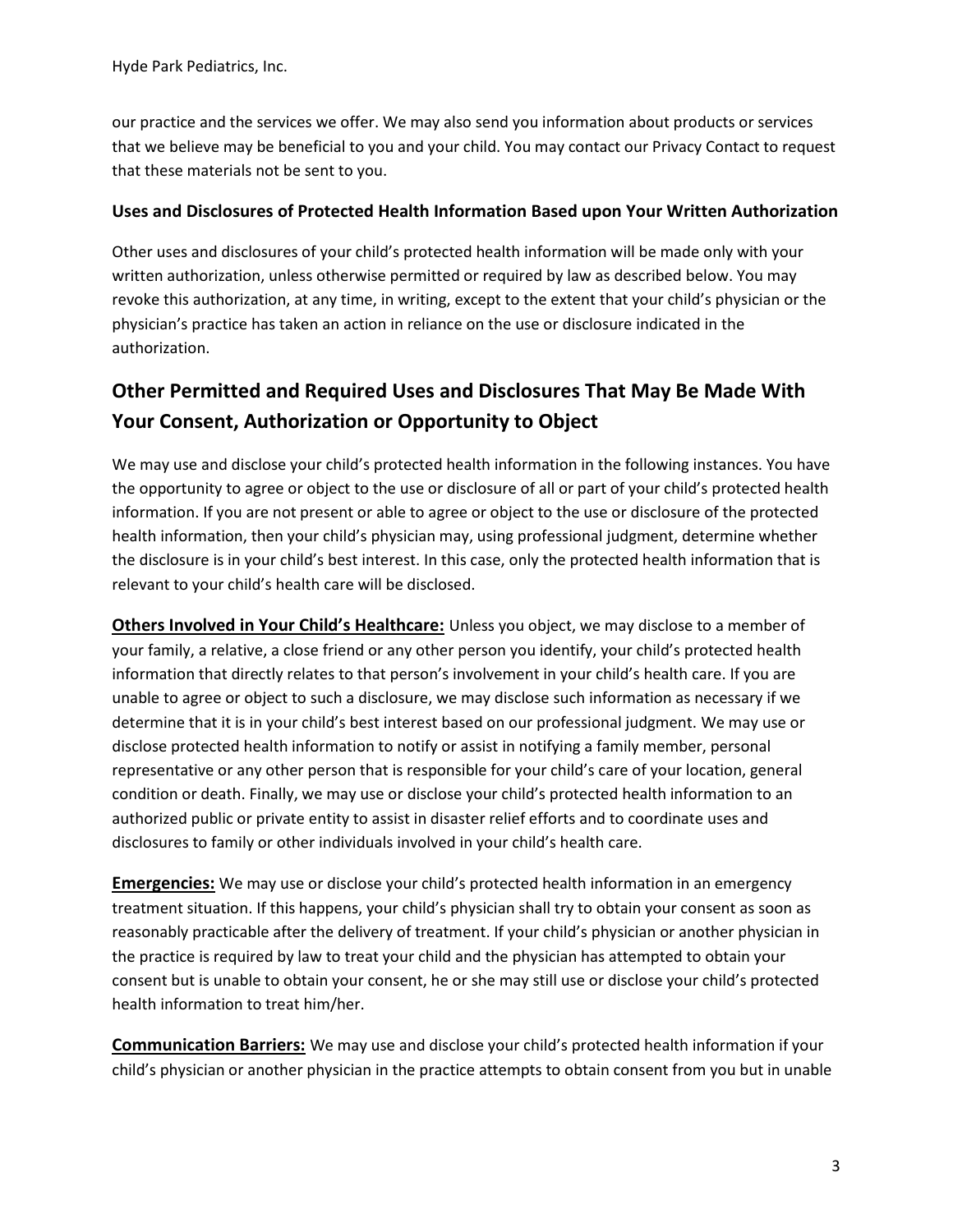to do so due to substantial communication barriers and the physician determines, using professional judgment, that you intend to consent to use or disclosure under the circumstances.

# **Other Permitted and Required Uses and Disclosures That May Be Made Without Your Consent, Authorization or Opportunity to Object**

We may use or disclose your child's protected health information in the following situations without your consent or authorization. These situations include:

**Required By Law:** We may use or disclose your child's protected health information to the extent that the use or disclosure is required by law. The use or disclosure will be made in compliance with the law and will be limited to the relevant requirements of the law. You will be notified, as required by law, of any such uses or disclosures.

**Public Health:** We may disclose your child's protected health information for public health activities and purposes to a public health authority that is permitted by law to collect or receive the information. The disclosure will be made for the purpose of controlling disease, injury or disability. We may also disclose your child's protected health information,, if directed by the public health authority, to a foreign government agency that is collaborating with the public health authority.

**Communicable Diseases:** We may disclose your child's protected health information, if authorized by law, to a person who may have been exposed to a communicable disease or may otherwise be at risk of contracting or spreading the disease or condition.

**Health Oversight:** We may disclose protected health information to a health oversight agency for activities authorized by law, such as audits, investigations, and inspections. Oversight agencies seeking this information include government agencies that oversee the health care system, government benefit programs, other government regulatory programs and civil rights laws.

**Abuse or Neglect:** We may disclose your child's protected health information to a public health authority that is authorized by law to receive reports of child abuse or neglect. In addition, we may disclose your child's protected health information if we believe that your child has been a victim of abuse, neglect or domestic violence to the governmental entity or agency authorized to receive such information. In this case, the disclosure will be made consistent with the requirements of applicable federal and state laws.

**Food and Drug Administration:** We may disclose your child's protected health information to a person or company required by the Food and Drug Administration to report adverse events, product defects or problems, biologic product deviations, track products; to enable product recalls; to make repairs or replacements, or to conduct post marketing surveillance, as required.

**Legal Proceedings:** We may disclose protected health information in the course of any judicial or administrative proceeding, in response to an order of a court or administrative tribunal (to the extent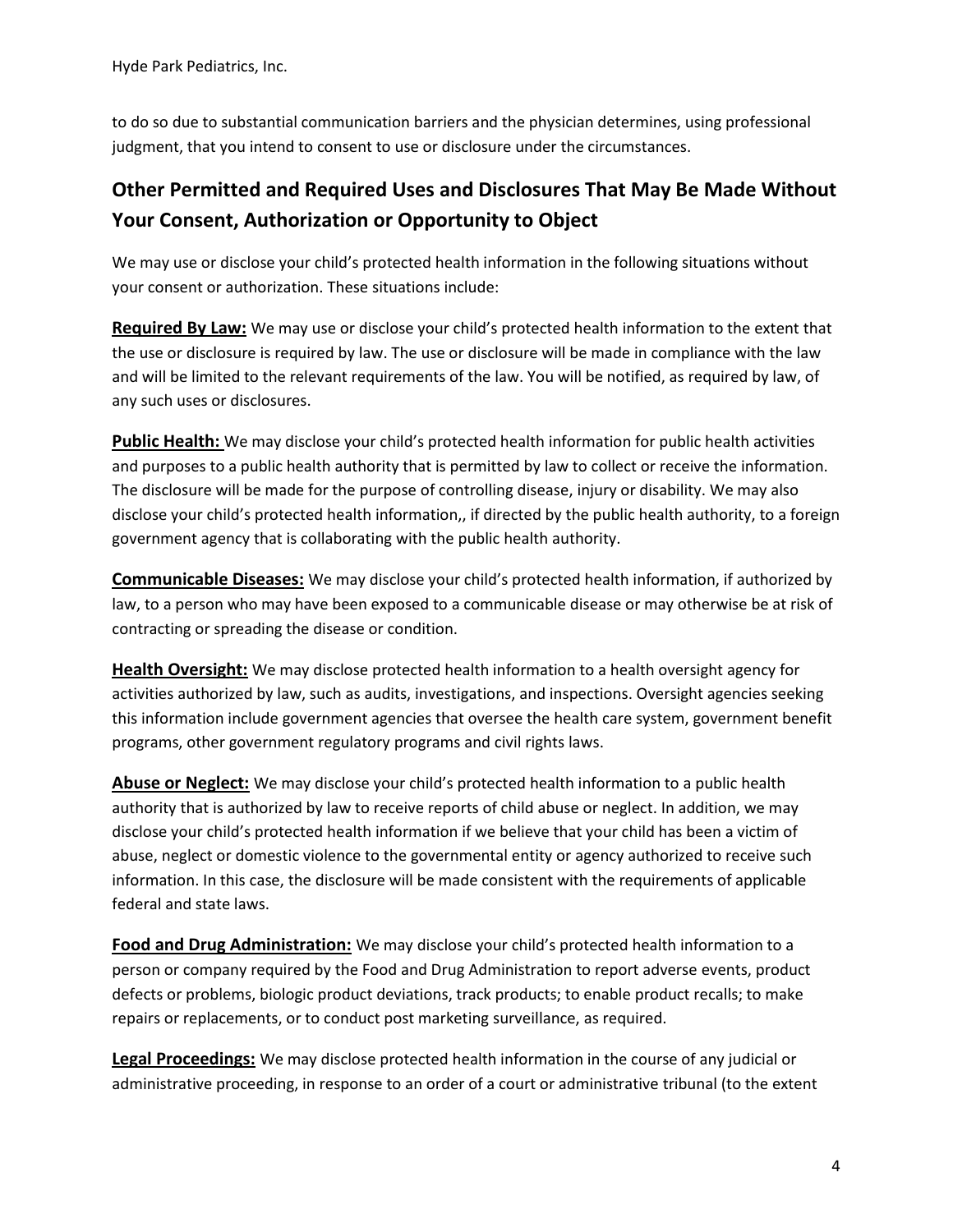such disclosure is expressly authorized), in certain conditions in response to a subpoena, discovery request or other lawful process.

**Law Enforcement:** We may also disclose protected health information, so long as applicable legal requirements are met, for law enforcement purposes. These law enforcement purposes include (1) legal processes and otherwise required by law, (2) limited information requests for identification and location purposes, (3) pertaining to victims of a crime, (4) suspicion that death has occurred as a result of criminal conduct, (5) in the event that a crime occurs on the premises of the practice, and (6) medical emergency (not on the Practice's premises) and it is likely that a crime has occurred.

**Coroners, Funeral Directors, and Organ Donation:** We may disclose protected health information to a coroner or medical examiner for identification purposes, determining cause of death or for the coroner or medical examiner to perform other duties authorized by law. We may also disclose protected health information to a funeral director, as authorized by law, in order to permit the funeral director to carry out their duties. We may disclose such information in reasonable anticipation of death. Protected health information may be used and disclosed for cadaveric organ, eye or tissue donation purposes.

**Research:** We may disclose your child`s protected health information to researchers when their research has been approved by an institutional review board that has reviewed the research proposal and established protocols to ensure the privacy of your child`s protected health information.

**Criminal Activity:** Consistent with applicable federal and state laws, we may disclose your child`s protected health information, if we believe that the use or disclosure is necessary to prevent or lessen a serious and imminent threat to the health or safety of a person or the public. We may also disclose protected health information if it is necessary for law enforcement authorities to identify or apprehend an individual.

**Military Activity and National Security:** When the appropriate conditions apply, we may use or disclose protected health information of individuals who are Armed Forces personnel (1) for activities deemed necessary by appropriate military command authorities; (2) for the purpose of a determination by the Department of Veterans Affairs of your eligibility for benefits, or (3) to foreign military authority if you are member of that foreign military services. We may also disclose your child's protected health information to authorized federal officials for conducting national security and intelligence activities, including for the provision of protective services to the President or others legally authorized.

**Workers' Compensation:** Your child`s protected health information may be disclosed by us as authorized to comply with workers' compensation laws and other similar legally-established programs.

**lnmates:** We may use or disclose your child`s protected health information if he/she is an inmate of a correctional facility and your child`s physician created or received your child`s protected health information in the course of providing care to your child.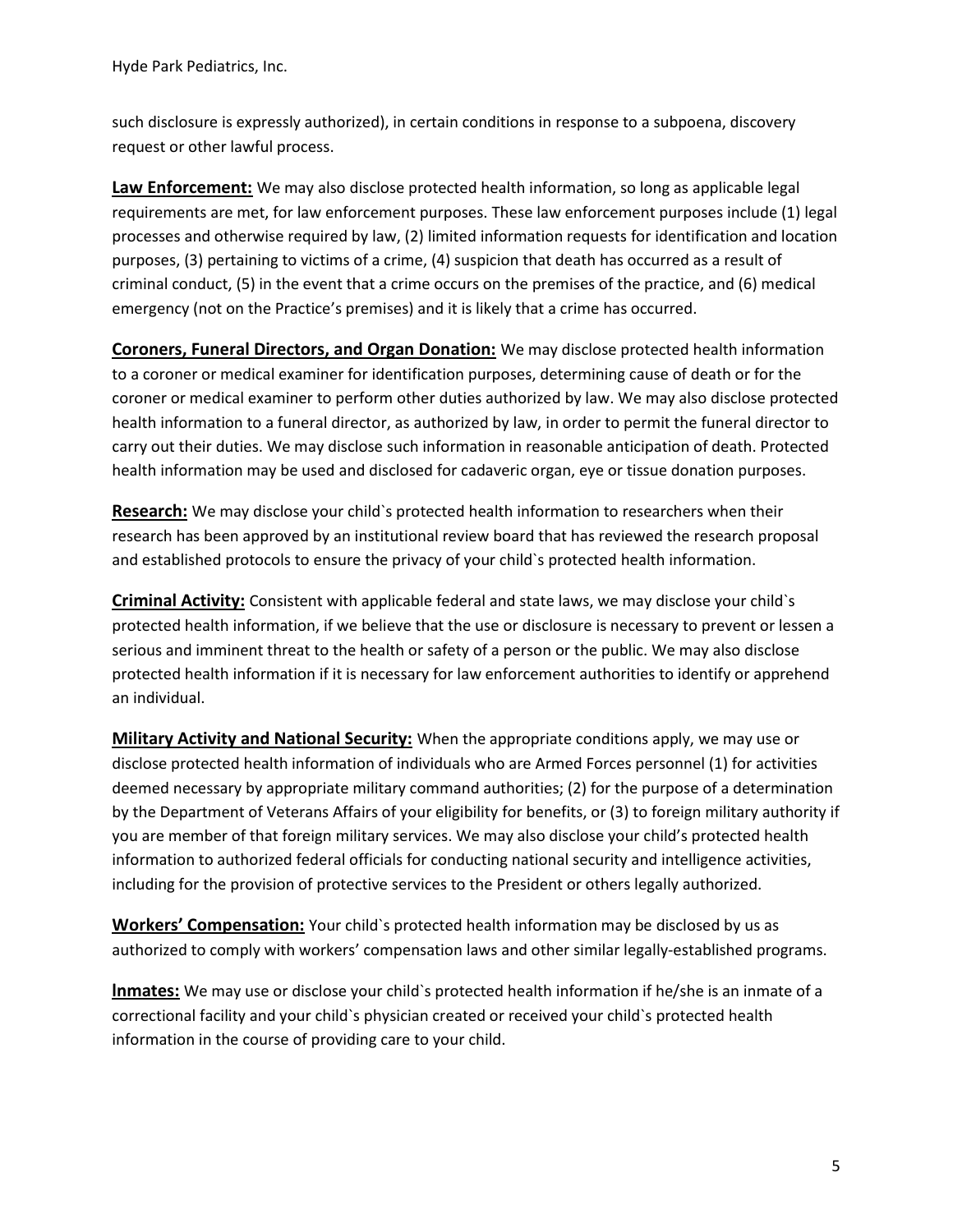**Required Uses and Disclosures:** Under the law, we must make disclosures to you and when required by the Secretary of the Department of Health and Human Services to investigate or determine our compliance with the requirements of Section 164.500 et. seq.

## **2. Your Rights**

Following is a statement of your rights with respect to your child`s protected health information and a brief description of how you may exercise these rights.

**You have the right to inspect and copy your child's protected health information.** This means you may inspect and obtain a copy of protected health information about your child that is contained in a designated record set for as long as we maintain the protected health information. A "designated record set" contains medical and billing records and any other records that your child`s physician and the practice uses for making decisions about your child.

Under federal law, however, you may not inspect or copy the following records; psychotherapy notes: information compiled in reasonable anticipation of, or use in, a civil, criminal, or administrative action or proceeding, and protected health information that is subject to law that prohibits access to protected health information. Depending on the circumstances, a decision to deny access may be reviewable. In some circumstances, you may have a right to have this decision reviewed. Please contact our Privacy Contact if you have question about access to your child's medical record.

**You have the right to request a restriction of your child's protected health information.** This means you may ask us not to use or disclose any part of your child's protected health information for the purposes of treatment, payment or healthcare operations. You may also request that any part of your child's protected health information not be disclosed to family members or friends who may be involved in your child's care for notification purposes as described in this Notice of Privacy Practices. Your request must state the specific restriction requested and to whom you want the restriction to apply.

Your physician is not required to agree to a restriction that you may request. If your child's physician believes it is in your child's best interest to permit use and disclosure of your child's protected health information, your child's protected health information will not be restricted. If your child's physician does agree to the requested restriction, we may not use or disclose your child's protected health information in violation of that restriction unless it is needed to provide emergency treatment. With this in mind, please discuss any restriction you wish to request with your child's physician. To request a restriction, submit your written request to your child's physician.

### **You have the right to request to receive confidential communications from us by alternative**

**means or at an alternative location.** We will accommodate reasonable requests. We may also condition this accommodation by asking you for information as to how payment will be handled or specification of an alternative address or other method of contact. We will not request an explanation from you as to the basis for the request. Please make this request in writing to our Privacy Contact.